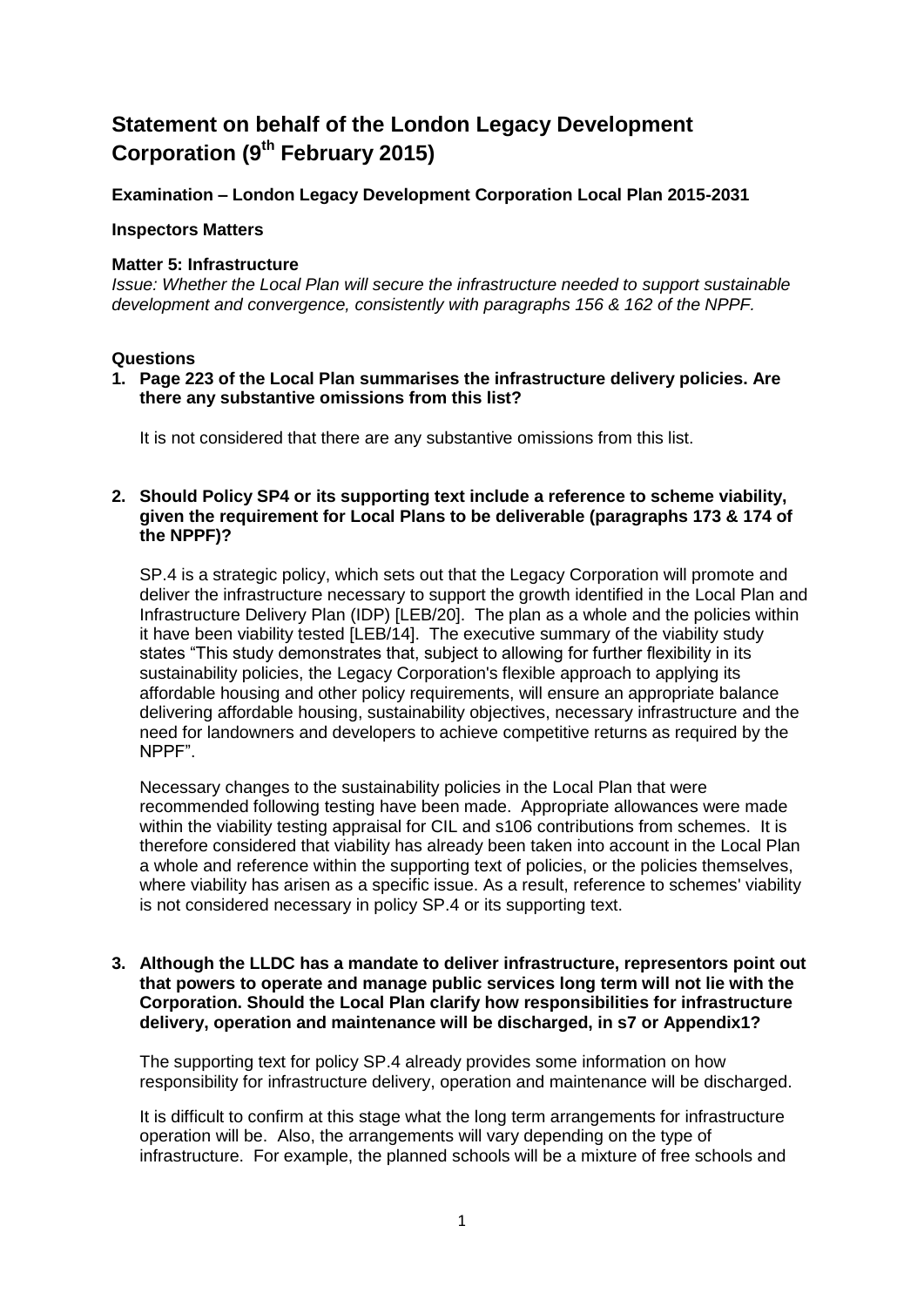academies, TfL will manage and own transport infrastructure and management of community facilities has yet to be determined.

It is assumed that when the Legacy Corporation is wound up (anticipated life is currently at least until 2022) there will be a residuary body set up to manage assets, or assets will pass to the GLA or the boroughs. However, at present it is too early to say what form this will take. Therefore it is considered that the Local Plan currently provides an appropriate level of detail.

#### **4. Are the Local Plan's proposals and expectations for new and improved infrastructure justified, having regard for latest evidence notably the Infrastructure Delivery Plan (IDP), LEB/20?**

Yes, table 9 on page 223 of the Local Plan shows how the infrastructure delivery policies have been drawn from the IDP. The IDP itself has drawn on a significant body of evidence from boroughs, GLA/TfL and the boroughs, much of which has been specifically focused on the Lower Lea Valley within which the Legacy Corporation area is located.

#### **Community Infrastructure including Schools**

#### **5. Is there any substantive evidence to demonstrate that the Local Plan with Policies C1.1 & C1.2, and planning permissions already granted for large scale developments, will not deliver the necessary new school places, healthcare and other community facilities required for the expected growth in homes and jobs?**

The Legacy Corporation is not aware of any evidence which would show that the policies and planning permissions will not deliver the necessary infrastructure. However, as a development corporation and landowner we have significant powers in addition to our planning powers to ensure that the infrastructure is brought forward in accordance with the planning permissions and policies. For example, the Legacy Corporation has secured funding for schools in the area from the DfE (working with the boroughs in some cases). Please also refer to Appendix 1 of this statement, the Schools Explanatory Note.

#### **6. LB Tower Hamlets raises concern that the Local Plan conflicts with the Fish Island Area Action Plan [BPP/06] Policy FI4.6 which requires residential development there to contribute to primary and secondary school provision. Is this correct?**

The Legacy Corporation considers that the Local Plan accords with the provisions of the Fish Island Area Action Plan in respect of school provision at Fish Island East. Further information is set out in Appendix 1 to this statement, the Schools Explanatory Note, setting out the overall position of school provision within the Legacy Corporation area.

#### **7. Policy C1.1 expects new community facilities to be available for alternative uses when not needed by the main user. Should the policy be strengthened, possibly with reference to s106 obligations, to secure the desired outcome?**

The second paragraph of Policy CI.1 currently makes reference to use of S106 being used to secure wider community access to community facilities when not in use by the main user. The policy includes a reference to the interim Planning Obligations SPD which it is intended will provide additional guidance. It is therefore not considered that the policy requires strengthening in this respect.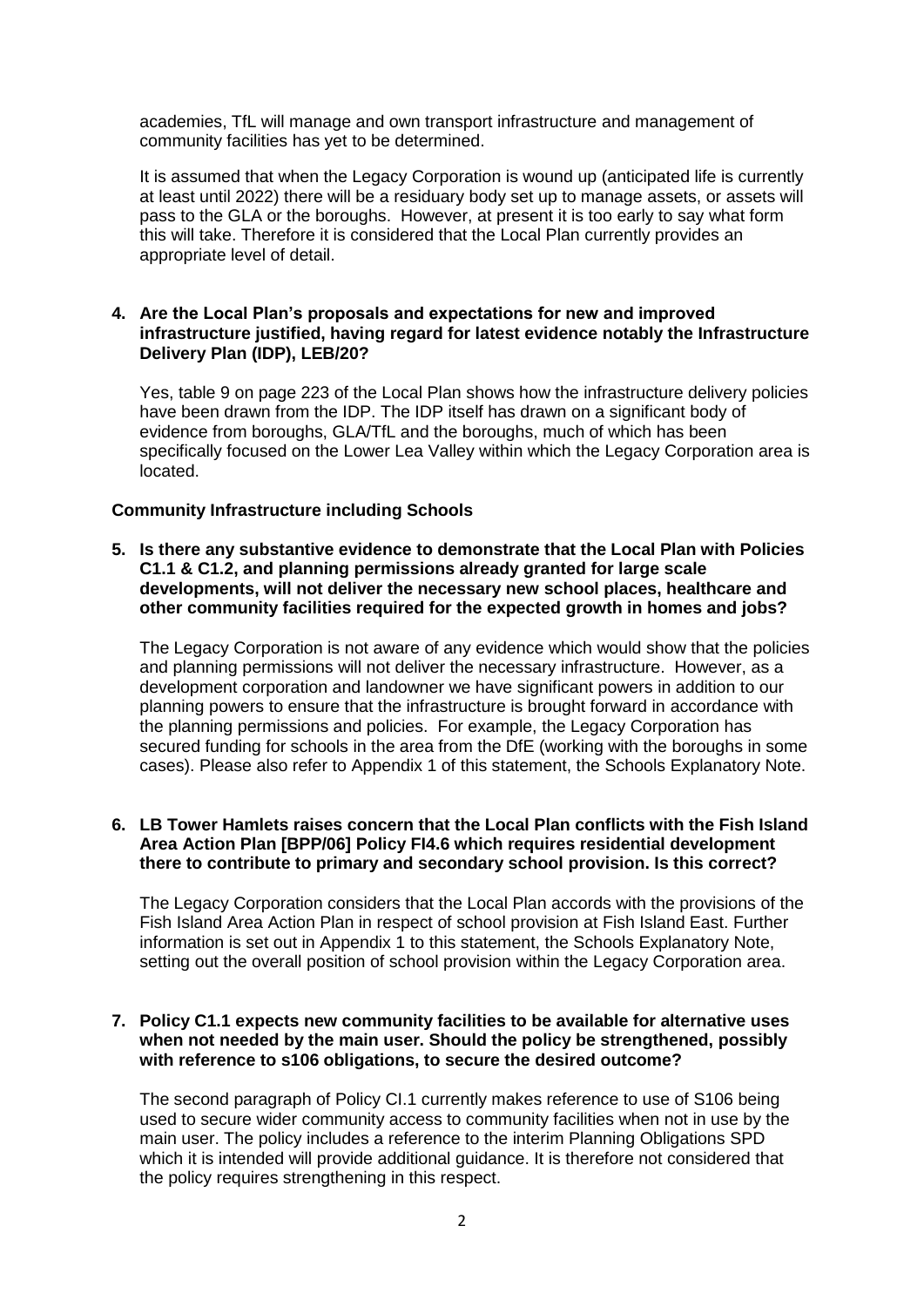#### **8. Does Policy C1.1 provide satisfactory and reasonable protection for existing community facilities?**

The policy has been drafted to protect existing community facilities, but provide some level of flexibility to allow for sites to change if infrastructure providers wish to upgrade or replace facilities or rationalise existing facilities. It is considered that the level of protection provided is satisfactory and reasonable, as the policy clearly states that existing facilities will be protected and sets out limited criteria under which loss of existing facilities would be permitted. Further guidance on how section 106 agreements will be used as a mechanism to ensure change takes place as set out under the criteria will be included in the Planning Obligations SPD when it is revised and adopted following adoption of the Local Plan.

#### **Telecommunications and Waste**

#### **9. Given the importance of high quality telecommunications for business development, should Policy IN1 be more pro-active and encouraging to the provision of new infrastructure?**

Strategic policy SP.4 confirms that the Legacy Corporation will support provision of telecommunications infrastructure with sub-clause 1 stating that the Legacy Corporation will support the provision of "the expansion of electronic communications networks, including telecommunications and high-speed broadband". This combined with the development management approach taken within Policy IN.1, including the proposed minor amendments identified within LD/26 Schedule of minor amendments and corrections, is considered to represent a positive approach that accords with the requirements of the NPPF.

#### **10. With the proposed amendments in LD/26, nos. 51-53, do Policies IN2 and S6 reflect a positive approach to planning for waste reduction and management within the LLDC area?**

Policy IN.2, with the proposed amendments in LD/26, is considered to provide a positive and coherent approach to waste management within the context of Legacy Corporation's spatial situation and the wider waste management context. This is dealt with in more detail within the responses to Matter 1, Question 3 and Matter 5, Question 11.

Policy S.6 is considered to set out a positive approach to waste reduction, with the policy designed to work with Policy 5.16 of the London Plan, Waste Net Self-sufficiency, and Policy 5.18 of the London Plan, Construction, Excavation and Demolition Waste. In particular the policy addresses both construction related waste, reflecting the expected levels of construction-related activity during the Local Plan, plan period, and the need to address the needs of future operational (domestic and commercial) waste within the context of waste responsibilities that remain with each of the Host Boroughs. The policy also cross-references to the Mayor's Sustainable Design and Construction SPG (April 2014) [RP/12] which provides further guidance on best approaches to use of materials and minimising waste.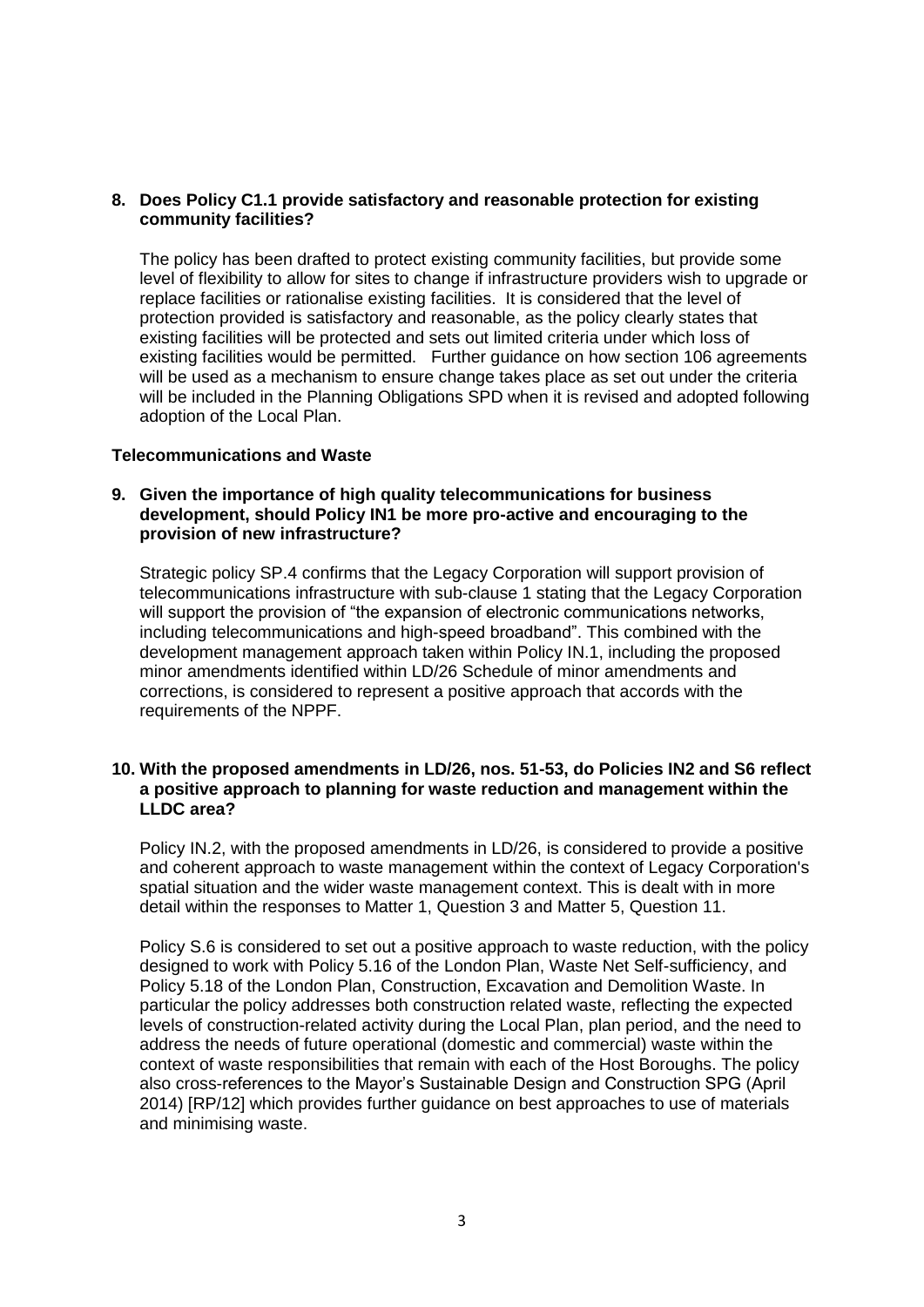**11. In view of the concerns of LB Waltham Forest, do the Local Plan's policies for waste provide a sufficient basis to support the planned development and regeneration in the Corporation area? "Better waste contingency plans" are suggested, but what form would these take?**

The approach to waste planning has been set out in Policy IN.2 of the Local Plan with explanation of the multiple waste authority context within the Legacy Corporation area. The statement made in response to Matter 1, Question 3 sets out some additional explanation to the way in which the Local Plan plans for waste within this context. More detailed explanation is also provided within the Duty to Cooperate Background Paper [TBP/03]. Reference is made specifically in these to the cooperation arrangements with the North London Waste Plan boroughs (including Waltham Forest) that are being put in place to ensure on-going cooperation in respect of waste planning.

#### **Transport**

**12. Should the sub-section on Transport and Connectivity give greater emphasis to walkable and lifetime local neighbourhoods, and less to enhancing national and international transport services? If so, what should be changed e.g. strengthen Policy T6? The IDP refers to the Transport for London Study identifying good strategic transport connections but poor local connectivity.**

The sub-section on Transport and Connectivity does not seek to prioritise enhancing national and international transport services above local connectivity. Policies T1 to T3 come first in the chapter as it is considered logical to set out first the strategic / high level improvements that are required and which the Legacy Corporation is promoting, and then to set out how developments and their transport impacts will be managed to promote sustainable transport choices, improve connectivity and prioritise pedestrians and cyclists (policy T.4). Policies T.5 to T.10 set out in further detail the policy approach to achieving the points listed in paragraphs 1 to 4 of Policy T4. The Legacy Corporation is of the view that this structure to the section is the most logical.

However, the title of policy T.4 could be amended to include 'facilitate local connectivity' after 'choices' to increase the intended emphasis given to connectivity. This minor change has been added to the post submission minor changes list [LD/29].

#### **13. Objective 4, Policy SP4 and transport policies recognise the importance of improving public transport connectivity from existing and planned developments. Does the Local Plan give sufficient weight to the fact that the PTAL levels of specific sites could change over the plan period [eg. as per BPP/10 Pages 54-55]? Has the draw of Stratford International Station operating as a multi-modal transport hub been recognised sufficiently in the plan?**

The approach taken within the Local Plan is one that takes account of the increased transport capacity that has resulted from investment for the 2012 Games and other regeneration plans and major development schemes such as Stratford City, including the Westfield shopping centre. Strategic transport improvements such as the Jubilee Line Extension (opened 1999), Stratford International Station domestic services on HS1 (from 2009), Overground improvements (on-going but major improvements completed 2010) and DLR to Stratford International (open 2011) have changed PTAL levels in the Stratford area over the past 2 decades. This accessibility will be further boosted by the arrival of Crossrail services at Stratford in 2019. These factors have been taken into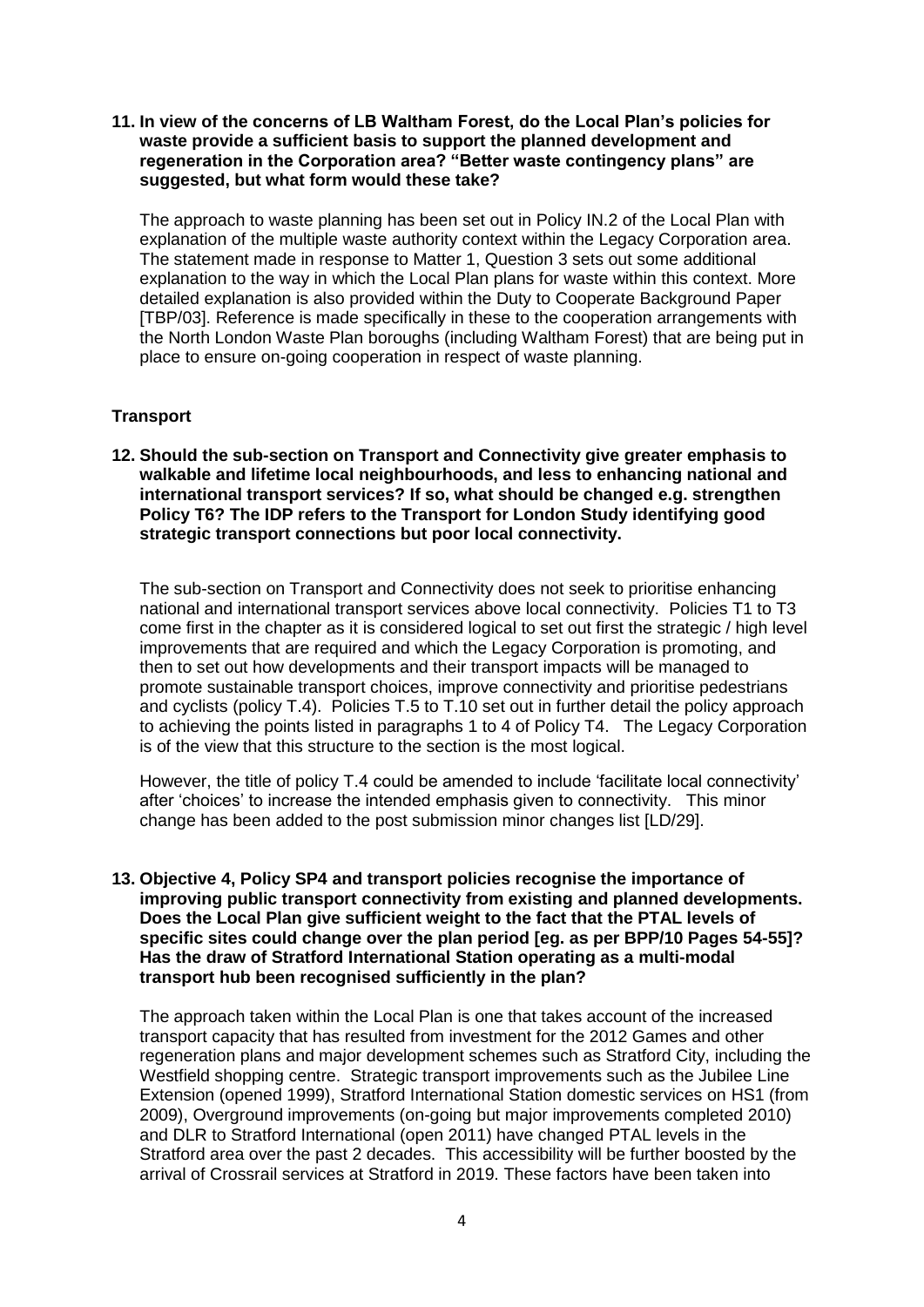account in concluding that the level of public transport provision is likely to be sufficient for the level of planned growth. Policy T.8 (1) provides a direct link between parking provision and transport accessibility levels. In this context and given that proposals will be assessed against the TfL PTALs levels current at the time, in additional to other factors relevant to the scheme and its location, it considered that the Local Plan does give sufficient weight to the relevant levels of public transport accessibility.

It is considered that the draw of Stratford International Station operating as a multimodal transport hub has been recognised sufficiently. For example on page 106 under strengths and opportunities, and policy T.1 which seeks to secure stopping international trains at the station.

It is recognised in the Local Plan that, on a more local level, accessibility to public transport (including Stratford International Station as a multimodal transport hub) will have an influence on the form and type of development on sites e.g. policy application for policies T.8, T.7 and policy T.5(2). However, it is not considered necessary to explicitly set out in the Local Plan itself how PTAL levels will change over the plan period. This is because it would be difficult to do this accurately in advance given the wide range of different transport modes. Also, although PTAL levels are one thing that will influence the form of development, there are other policies in the plan that will also influence the form of development and it is considered that the balance of policies that are in the Local Plan at present provide an appropriate basis to plan for development.

#### **14. In Policy T3, should development proposals meet all 6 criteria or could compliance with no 1 suffice? Does this need clarifying?**

Public transport and highways schemes should meet all of points 1 to 6. It is proposed that 'and' is added after point 5 to clarify. This minor change has been added to the post submission minor changes list [LD/29].

#### **15. Should Policy T4 promote improvements in public transport services to serve new developments, in particular to meet the needs of elderly, disabled and very young people who may be unable to walk far or cycle?**

The policies in the chapter as a whole will work together to improve public transport services and connectivity for all groups. It is not considered necessary to specifically refer to meeting these needs in the policy. Public transport services in London already have to adhere to high standards for disabled access which also benefit elderly and very young people.

#### **16. Should Policy T4 refer to Transport Assessments, and are the thresholds for providing them in Policy T7 clear and consistent with the NPPF, paragraph 32?**

It is considered that this is an implementation measure and a detailed process issue that is already covered by policy T.7. The thresholds in T.7 are considered to be clear and consistent with policy in the NPPF paragraph 32.

### **17. Is Policy T8 with its reliance on the London Plan's parking standards sufficiently aspirational or should it be changed perhaps to align with Hackney's new Sustainable Transport SPD?**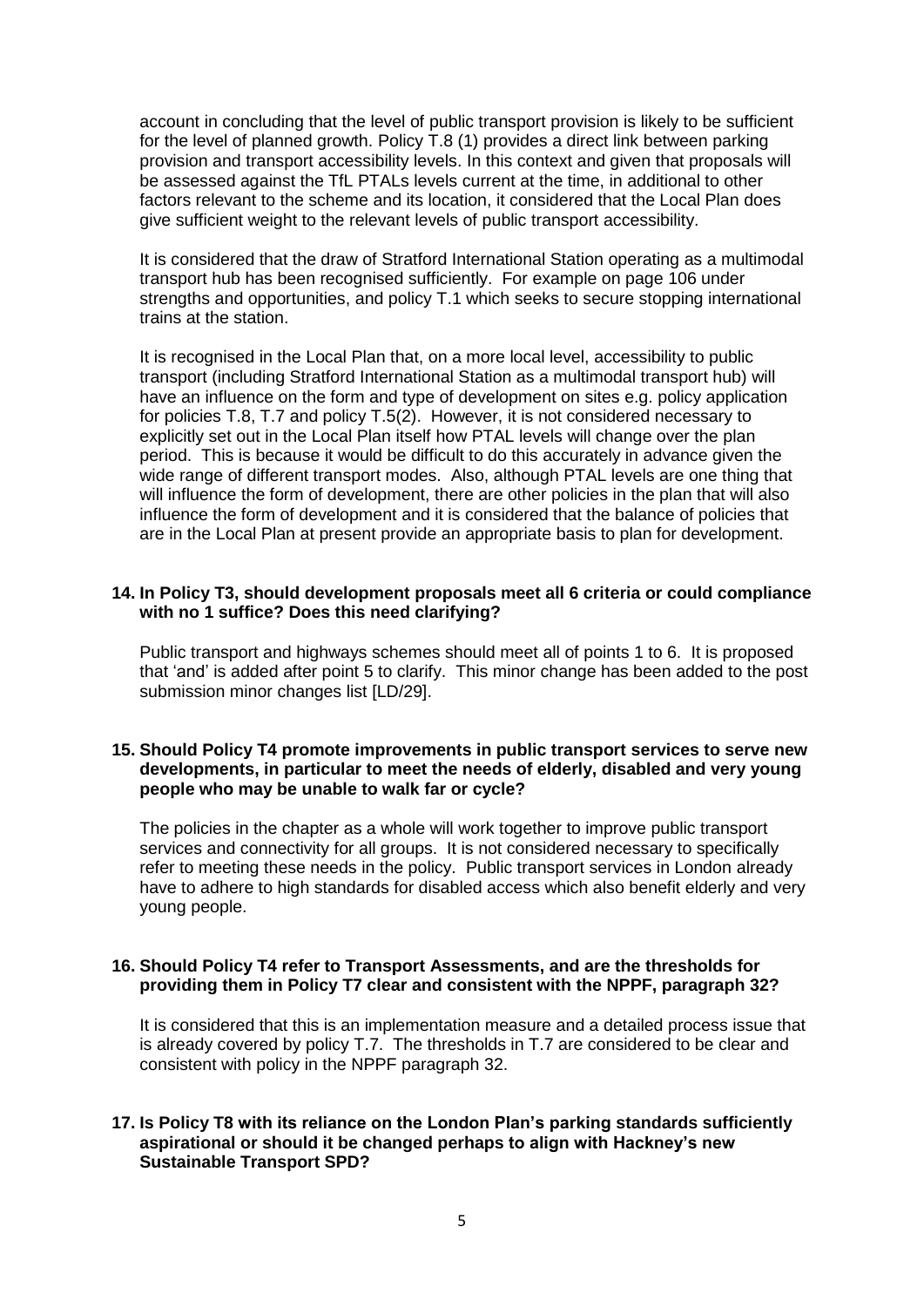In deciding to follow London Plan parking standards the Legacy Corporation has had regard to the existing policy approaches of the boroughs and the characteristics of its area, as well as the levels of parking provision in recently permitted schemes in its area. The Waltham Forest and Newham Local Plans also follow London Plan standards. Hackney and Tower Hamlets, as inner London Boroughs, have their own standards which are lower maximum standards than those in the London Plan.

The London Plan standards in the submitted version of the FALP remain maximum standards, which are up to 1 space per unit with the caveat that all developments in areas of good public transport accessibility should aim for significantly less than 1 space per unit. Allowances are also made for up to 4 bedrooms to have up to 2 per unit and 1- 2 bedrooms less than one space per unit.

As policy T.8 sets out, the standard in the London Plan will be followed, but appropriate parking spaces will be agreed on a case by case basis using the criteria set out in the policy. In practice this has been the approach that has been followed as schemes have come forward in the Legacy Corporation area. Some figures from recent permissions are provided below:

| <b>Scheme</b>                                                                                                                                                                                                                                                                       |                                                                                                                                                                                                         |                                                                                                                                   |
|-------------------------------------------------------------------------------------------------------------------------------------------------------------------------------------------------------------------------------------------------------------------------------------|---------------------------------------------------------------------------------------------------------------------------------------------------------------------------------------------------------|-----------------------------------------------------------------------------------------------------------------------------------|
| <b>Chobham Farm</b><br>Outline allows for a<br>maximum of 0.4 spaces<br>per unit.                                                                                                                                                                                                   | First phase: Zone 1 (full<br>consent) approved 0.44<br>spaces per unit (34.1% are<br>$3+$ beds)                                                                                                         | Later phases: For the next<br>phase being currently<br>prepared (Zone 4) they are<br>working on 0.35 spaces<br>per unit.          |
|                                                                                                                                                                                                                                                                                     |                                                                                                                                                                                                         |                                                                                                                                   |
| <b>Stratford City</b><br><b>Stratford City has</b><br>maximum standards of 0.7<br>spaces per unit approved<br>under the outline, which is<br>high and reflective of the<br>age of the permission.<br>Lower levels than this are<br>generally approved at<br>reserved matters stage: | The International Quarter<br>which had low levels of<br>family housing and high<br>PTAL levels had a parking<br>level of just 0.05 (16<br>spaces for 334 units, 32 of<br>which are 3 bedroom<br>units); | In the East Village some<br>reserved matters<br>applications are coming<br>forward as 'car free' (i.e.<br>disabled parking only). |
|                                                                                                                                                                                                                                                                                     |                                                                                                                                                                                                         |                                                                                                                                   |
| <b>Chobham Manor</b><br>(first phase of Legacy)<br><b>Communities Scheme)</b>                                                                                                                                                                                                       | 1 space per unit for family<br>homes and 0.5 spaces per<br>unit for 1 and 2 bed units.                                                                                                                  |                                                                                                                                   |
|                                                                                                                                                                                                                                                                                     |                                                                                                                                                                                                         |                                                                                                                                   |
| <b>Neptune Wharf</b>                                                                                                                                                                                                                                                                | Phase 1 and 2: 0.32<br>spaces per unit                                                                                                                                                                  | Phase 3 and 4: 0.53<br>spaces per unit                                                                                            |

Given that the Legacy Corporation area straddles a number of local authority areas, that PTAL levels vary across the area and the form and type of development will vary, the approach set out in policy T.8 is considered to be sufficient and sound.

### **18. Should the criteria in Policy T8 be clarified to aid effectiveness. For example, should "car parking at a low level" (criterion 1) be explained more fully, and**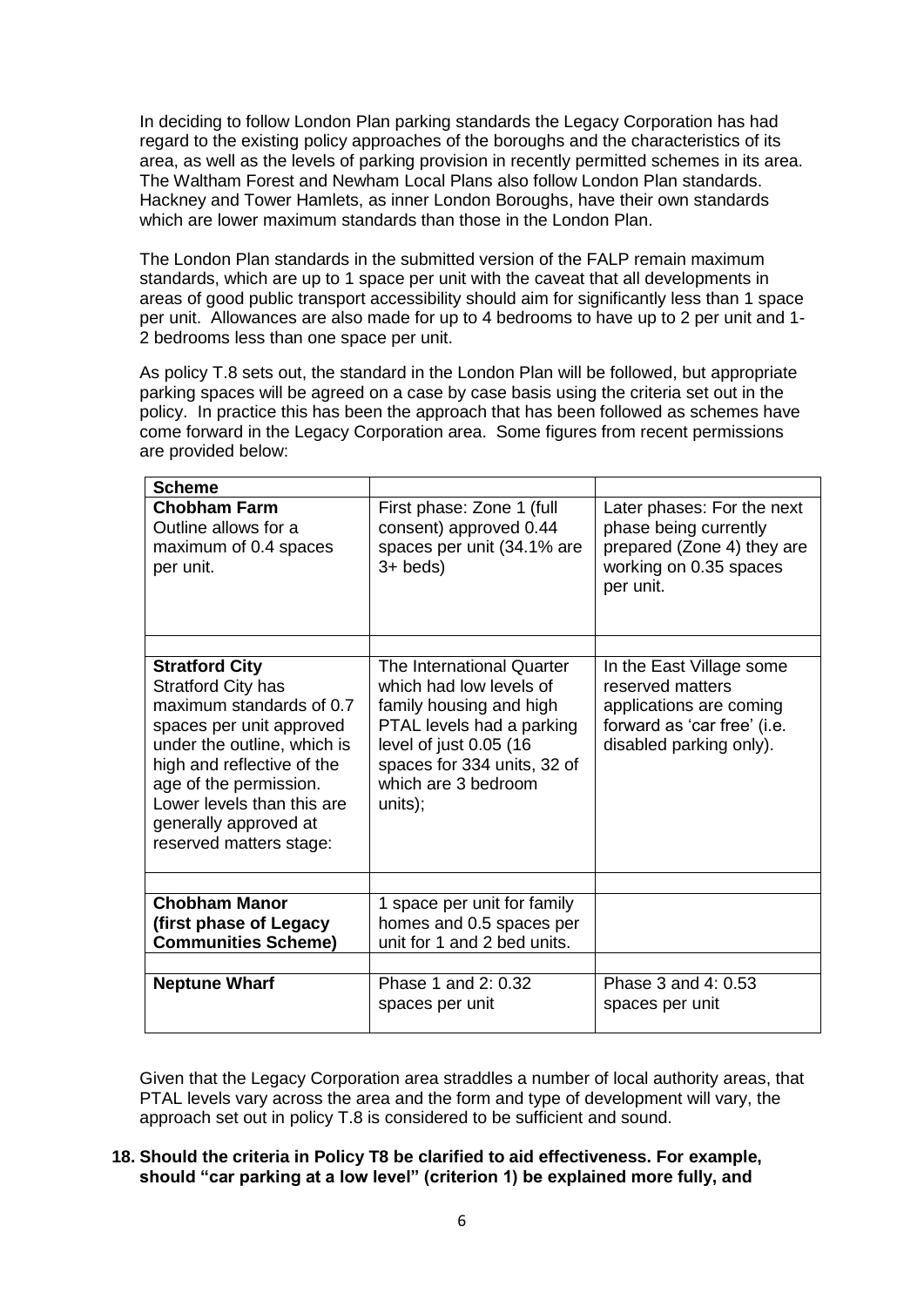#### **should standards for the provision of electric charging points be set out? Is clarification needed as to whether off-street and/or on-street car parking is intended?**

For the reasons set out above in response to Question 17, the Legacy Corporation has chosen to follow the London Plan Standards as the most appropriate for its circumstances. These state that in areas of good PTAL provision should be significantly less than 1 space per unit. Standards for electric charging points are also already set out in the London Plan.

It is proposed to clarify this by adding "off street" between "include" and "car parking" in the first sentence of policy T.8. This minor change has been added to the post submission minor changes list (LD/29].

#### **19. On paragraph 7.34, the GLA advises that the Capital Ring could be diverted or alternative routes provided through the Queen Elizabeth Olympic Park. Should this be acknowledged?**

While discussions have taken place with the Legacy Corporation regarding diversion of the Capital Ring through the Queen Elizabeth Olympic Park and the suggestion is supported, no formal decision has as yet been made. It is therefore considered to be premature to add to the text in 7.34.

#### **20. Is Policy T10 in general conformity with Policies 7.25 & 7.26 of the London Plan which aim to increase use of the Blue Ribbon Network (waterways) for passengers and freight?**

Yes. Broad locations for moorings are identified in Figure 14. A Waterways Strategy is being prepared and will be consulted on separately shortly. The GLA did not provide any comment on policy T.10 in their statement of conformity letter [LD/25].

#### **21. Is the Local Plan sufficiently clear as to proposals for new bridges, in its text and in diagrams? Would proposed bridges across Old Ford Locks and the Bottom Lock on the Hertford Union Canal be unnecessary and out of keeping with the form and character of the Fish Island and Whitepost Lane Conservation Area, as suggested?**

Figures 24 and 29 within the Publication Local Plan (August 2014) are incorrect with regard to the connections across Old Ford Lock (at the southern end of the Hackney Cut) and across the bottom lock and Roach Point Bridge on the Hertford Union Canal. These crossings are currently shown as 'key connections (on-road)' which is incorrect. The connections across the bottom lock and Roach Point Bridge should be shown as 'key connections (off-road)', whereas the connection across Old Ford Lock should be shown as a 'principal connection improvement'.

These changes are outlined within the Table of Minor Amendments and Corrections (LD/26 -please refer to No. 73).

#### **TOTAL WORDS IN THIS STATEMENT: 2,526 words**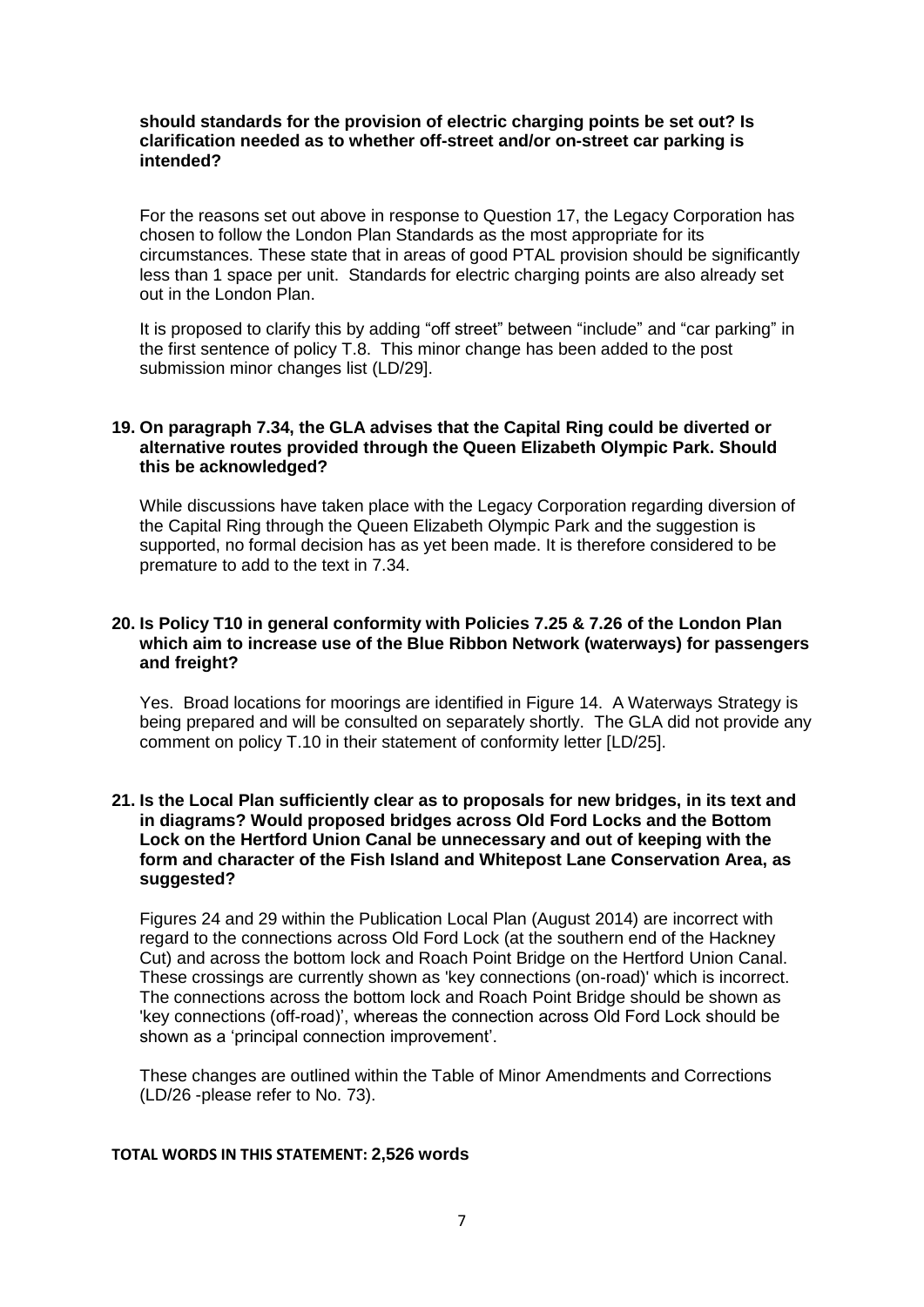### **Matter 5, Appendix 1: Schools Explanatory Note**

### **[Relevant to Matter 5 (6) Community Infrastructure including schools and Matter 7 (9) Rick Roberts Way Site Allocation]**

1. This statement sets out the background to the approach to schools within the Local Plan and bring together relevant information and conclusions from the evidence base submitted alongside the Local Plan, to provide clarity about the approach taken within the Plan and to identify the specific issues that have been raised by the London Borough of Tower Hamlets within their representation (LP.036). This is set out in two parts, Part 1 addresses the specific issue raised in relation to the proposals for a school at Fish Island East/Sweetwater, while the second part sets out background information to the schools strategy as a whole. The statement does contain some updated information in relation to delivery of specific schools or new forms of entry.

### **Part 1 Fish island East/Sweetwater School**

### **Policy Context: the Fish Island Area Action Plan**

2. The Area Action Plan, adopted in September 2012, identifies a school at Fish Island East as follows:

### **FISH ISLAND EAST (Vision)**

#### **Paragraph 2.19**

"Fish Island East will become a new residential community with up to 650 new homes coming forward through the Olympic Legacy. The character will be defined by low density housing for families with easy access to the waterways, parks, sports and leisure facilities inherited from the 2012 games.

A new school, playing fields, community facilities and a local park will provide a focus for new communities in Fish Island East."

### **Policy FI4.6 Education**

#### **DEVELOPMENT MANAGEMENT**

1. Residential development in Fish Island should contribute to the provision of additional school places in accordance with the Tower Hamlets Core Strategy and Planning Obligations SPD.

#### **IMPLEMENTATION**

2. Work with OPLC to identify an appropriate site and delivery of a primary or secondary school within Fish Island East as part of the comprehensive legacy development

3. Work with land owners in Fish Island Mid to safeguard a site for the provision of a three form entry primary school (0.5 ha approx) as part of the future comprehensive development of site(s) adjacent to the Hertford Union canal.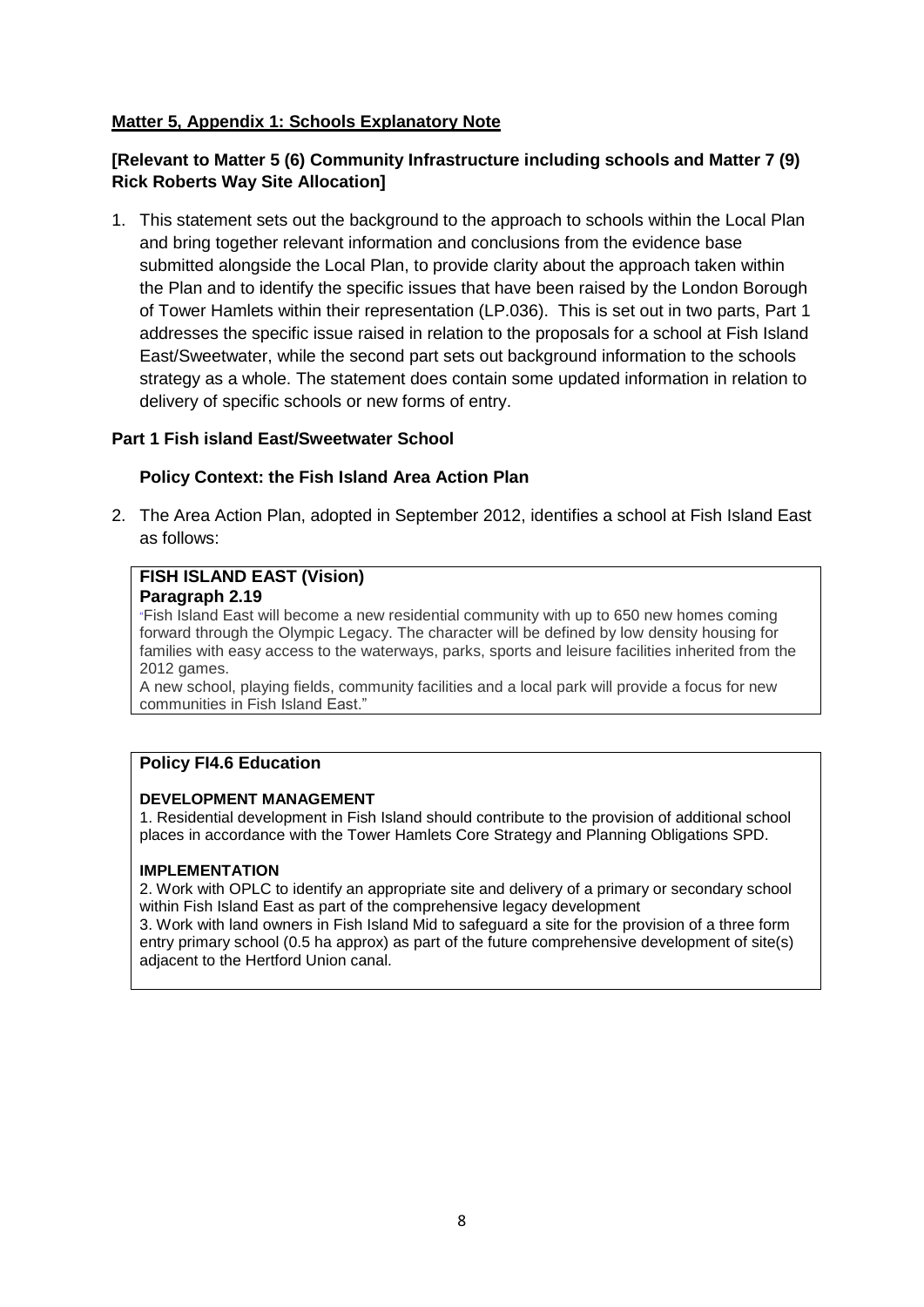#### **AAP Appendix 2: Implementation Plan**

| <b>Project Name and</b><br><b>Description/Summ</b><br>ary                                                                                                              | <b>Timescal</b><br><b>es</b><br>Short $-3$<br>vears<br>Medium-<br>3 to 10<br>vears<br>Long-<br>More than<br>10 years | <b>Priority</b><br>(Optional/<br>desirable/<br>essential) | Linked<br><b>Develop</b><br>ments                                               | <b>Approx</b><br><b>Cost</b><br>(if<br>known) | <b>Funding</b><br><b>Sources</b><br><b>Potential</b> | <b>Funding</b><br><b>Sources</b><br><b>Committ</b><br>ed | <b>Delivery</b><br>Agencie<br>S  |
|------------------------------------------------------------------------------------------------------------------------------------------------------------------------|----------------------------------------------------------------------------------------------------------------------|-----------------------------------------------------------|---------------------------------------------------------------------------------|-----------------------------------------------|------------------------------------------------------|----------------------------------------------------------|----------------------------------|
| Secondary or<br><b>Primary School</b><br>The AAP seeks to<br>identify a site and<br>delivery mechanism<br>to provide a 5FE<br>Secondary School<br>in Fish Island East. | Medium /<br>Long                                                                                                     | <b>Essential</b>                                          | Olympic<br>Legacy<br>developm<br>ent at<br>Fish<br>Island<br>East               | <b>Unknown</b>                                | <b>LBTH</b><br><b>LLDC</b><br>S106/CIL               | <b>Unfunded</b>                                          | LBTH,<br><b>LLDC</b>             |
| <b>Primary School</b><br>The AAP seeks to<br>safeguard a site for<br>a 3FE Primary<br>School adjacent                                                                  | Medium                                                                                                               | Essential                                                 | <b>Sites</b><br>north /<br>south<br>of the<br><b>Hertford</b><br>Union<br>Canal | Unknown                                       | <b>LBTH</b><br>S106/CIL                              | <b>Unfunded</b>                                          | LBTH,<br>LLDC,<br>Develope<br>rs |

#### **The Planning History and Associated Delivery Approach**

- 3. The Legacy Communities Scheme planning application was submitted in September 2011 by the Olympic Park Legacy Company. The scheme included a Primary School at Fish Island East/Sweetwater (LB Tower Hamlets), a second Primary School at East Wick/Hackney Wick (LB Hackney) and a secondary school at Rick Roberts Way (LB Newham). The scheme was given a resolution to grant planning permission in June 2012 and the planning permission was issued following conclusion of the S106 Agreement on  $28<sup>th</sup>$  September 2012. There has therefore been outline planning permission for a primary school in place at Fish Island East since that time.
- 4. Originally, the Legacy Communities Scheme phasing identified delivery of the Schools as follows:

| <b>School</b>                    | S106 Delivery Trigger and Year               |
|----------------------------------|----------------------------------------------|
| <b>East Wick Primary School</b>  | Occupation of 1,000 residential units (2018) |
| <b>Sweetwater Primary School</b> | Occupation of 4,750 residential units (2026) |
| <b>Secondary School</b>          | 4,000 units (2026)                           |

5. In September 2014 the Legacy Corporation Planning Decisions Committee considered and approved an LCS Secondary School Location Report, a requirement of the LCS S106 Agreement. This identified the Stadium Island Site (see Figure 1) as an alternative site for the secondary school. A change in phasing for delivery of the Sweetwater (Fish Island East) and East Wick zones of the scheme have also been approved, with delivery of these being brought forward in time. As a consequence, the delivery of all schools within the scheme have been brought forward and delivery plans now assume that the schools will be delivered and open on the following dates: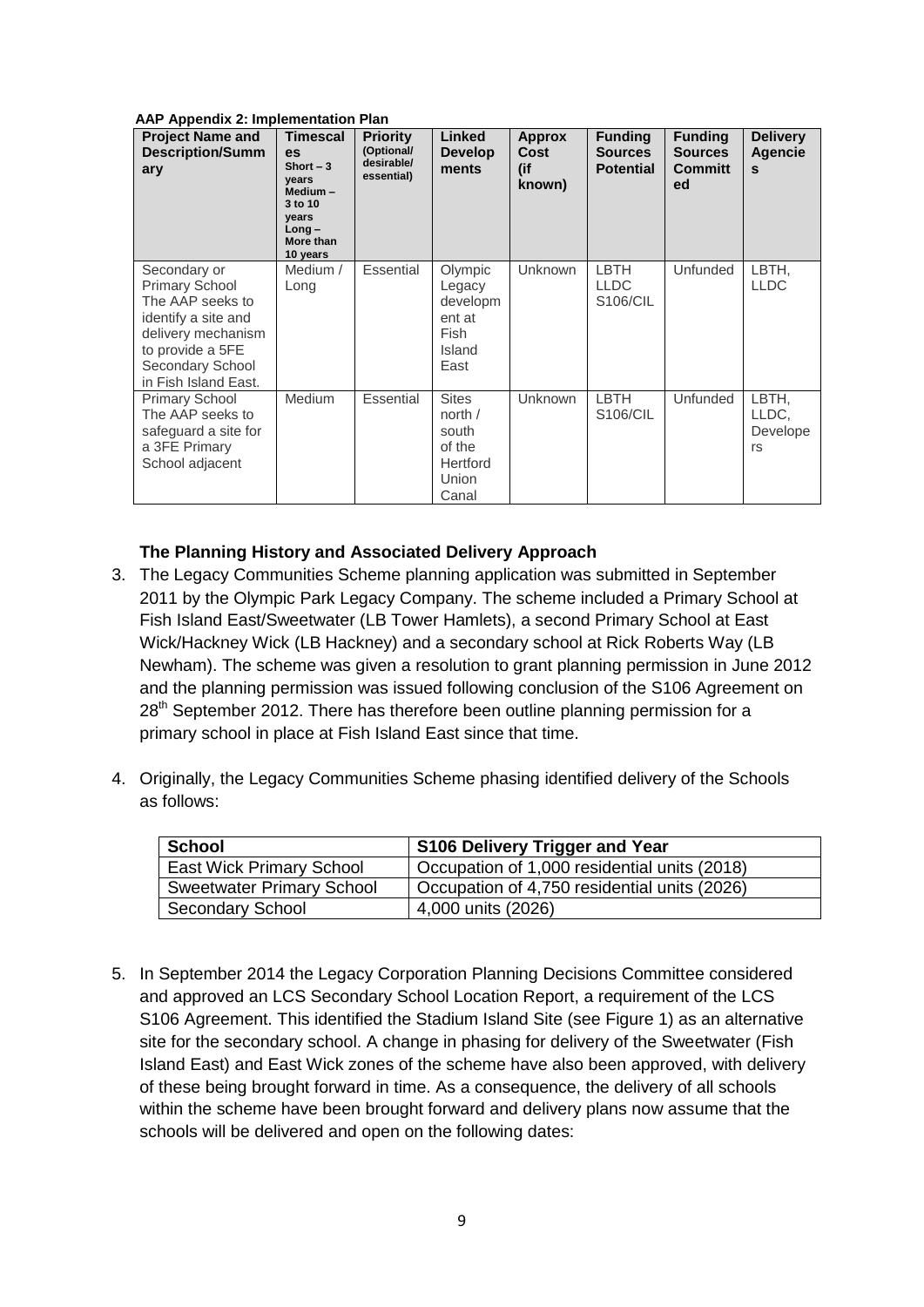| School                           | <b>School Delivery/opening dates</b> |
|----------------------------------|--------------------------------------|
| <b>East Wick Primary School</b>  | September 2015                       |
| <b>Sweetwater Primary School</b> | September 2016                       |
| <b>Secondary School</b>          | September 2016                       |

- 6. The delivery approach being taken to each school varies. In the case of the East Wick Primary School the Legacy Corporation has worked with London Borough of Hackney to secure funding for the school from the Education Funding Authority. In the case of the Sweetwater Primary School and the secondary school, funding has been secured through the Free Schools programme with an education provider in place to run both, as set out below.
- 7. **Proposed change in location of the Secondary School**. Since the grant of planning permission, a change in the location of the secondary school has been proposed, although this has yet to be confirmed through the planning process or any relevant specific change to the Legacy Communities Scheme. The proposed new Location is now land immediately to the south-east of the former Olympic Stadium. The proposal is that the secondary school and primary school at Sweetwater are delivered through Free School funding as part of a single 'all though school' on two sites with a single Academy School provider delivering and running the school. These delivery arrangements are now in place and the two school sites are in the early stages of the detailed planning process. The location proposed for the secondary element of the school, and the location of the primary school element at Fish Island East, are shown on the map at Figure 1 below.
- 8. The approach within the Local Plan to the Legacy Communities Schools is to include them in site allocations for the relevant locations, with site allocations for Sweetwater (Fish Island East) and for East Wick including allocations for each primary school, site allocations SA1.8 and SA1.7 respectively. The secondary school remains identified within the Rick Roberts Way site allocation (site allocation SA3.6) as the secondary school location as the site that currently has planning permission for a secondary school. The site allocation text does however allow an alternative option for the Rick Roberts Way site should the secondary school receive planning permission for delivery at an alternative acceptable location. This allows the plan for the location to deliver the school at the Stadium Island site provided that any specific proposal for it is acceptable in planning terms. In the event that the relocation proposal is successfully completed, as is planned, the secondary school will be significantly closer to potential pupils within both Tower Hamlets and Hackney. This, along with its early delivery will have the potential to meet an element of the background education needs within the wider LB Tower Hamlets and Hackney populations, in addition to those needs arising from the delivery of the new Legacy Communities Scheme housing. This fits within the overall Local Plan schools delivery strategy which is described below.
- 9. Two additional new primary schools are identified and allocated within the Local Plan. Neptune Wharf (Site Allocation SA1.5) has planning permission for a mixed use scheme including the school and the S106 associated with the permission secures the school site. The S106 mechanism has been developed in consultation with LB Tower Hamlets allowing the Legacy Corporation and the Council to work together to secure delivery of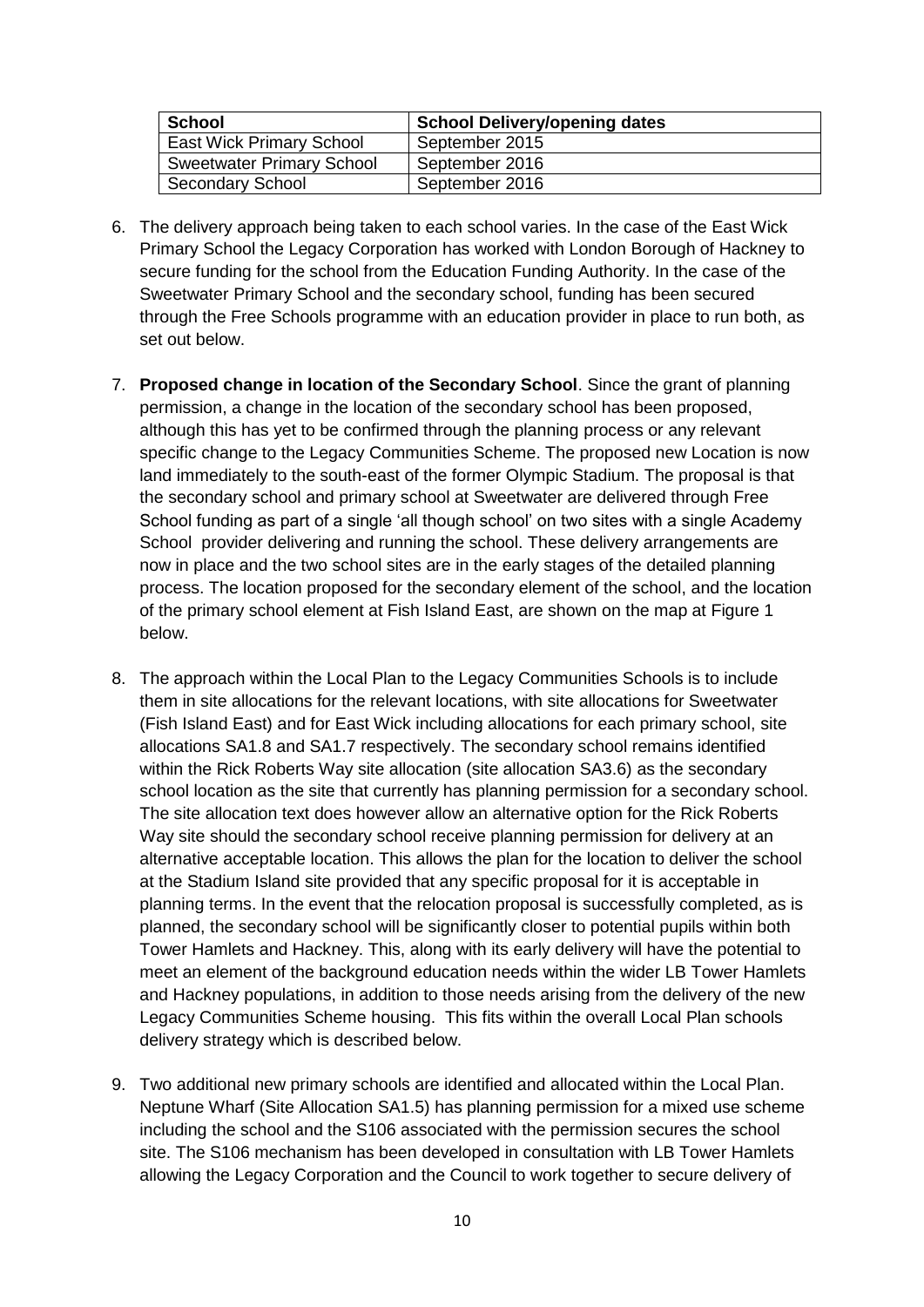the school. The site allocation for Bromley-by-Bow (SA4.1) includes a primary school, reflecting the allocation within the LB Tower Hamlets Core Strategy and the current Bromley-by-Bow Masterplan SPD (2012), with a similar joint working approach between the Legacy Corporation and the Council to be taken as part of cooperation on the wider project to bring forward a new District Centre at Bromley-by-Bow South (the southern part of the site allocation).

### **Part 2: Schools Provision and Delivery Strategy**

### **Population and Child Yield**

- 10. The evidence base that identifies potential future child yield figures from the projected new development within the Legacy Corporation area as a whole is contained within two separate study reports. The first of these is within the Infrastructure Delivery Plan Study (LEB.20). This identified a potential for a gross demand of 4,096 primary school places and a net demand of 2,138 places during the plan period.
- 11. The later and more detailed report 'LLDC Schools Mapping Study (August 2013, QUOD) (Document reference LEB19) questions the level of potential school place need that will be generated by new development within the Legacy Corporation area. This report concludes that: "This comparison found that the URS model yields pupil projections which were at the higher end of the scale compared to the other modelling methodologies tested. This therefore presents a "worst case" or "upper limit" scenario. The GLA model provides an alternative "central" case against which demand can be projected, considering the upper band as a sensitivity test. This approach finds that the initial pupil projections are approximately 20% higher than this central case. "
- 12. The following table identifies the numerical differences that result from the application of this central forecast:

|                                                              | <b>Primary School</b><br>Children | Equivalent<br>Forms of Entry | Secondary<br>School<br>Children | Equivalent<br>Forms of Entry |
|--------------------------------------------------------------|-----------------------------------|------------------------------|---------------------------------|------------------------------|
| <b>URS</b> model<br>within IDP<br>("upper band")             | 4,096                             | 19.5                         | 2,225                           | 15                           |
| <b>GLA</b> model from<br>Play SPG<br>("central<br>forecast") | 3,326                             | 16                           | 1,850                           | 12.5                         |

13. Currently the number of places which exist or are planned (planning permissions and site allocations) are as follows:

| Primary School – Forms of Entry              | <b>Secondary School Places</b>      |
|----------------------------------------------|-------------------------------------|
| 20 Forms of entry existing or planned        | Chobham Academy 900 places (+ 420   |
|                                              | sixth form places) at               |
| (central case projection of need 16 forms of | LCS Secondary School: 900 places (+ |
| entry/ Upper band 19.5 forms of entry        | 350 sixth form places)              |
|                                              | East London Science School: 240?    |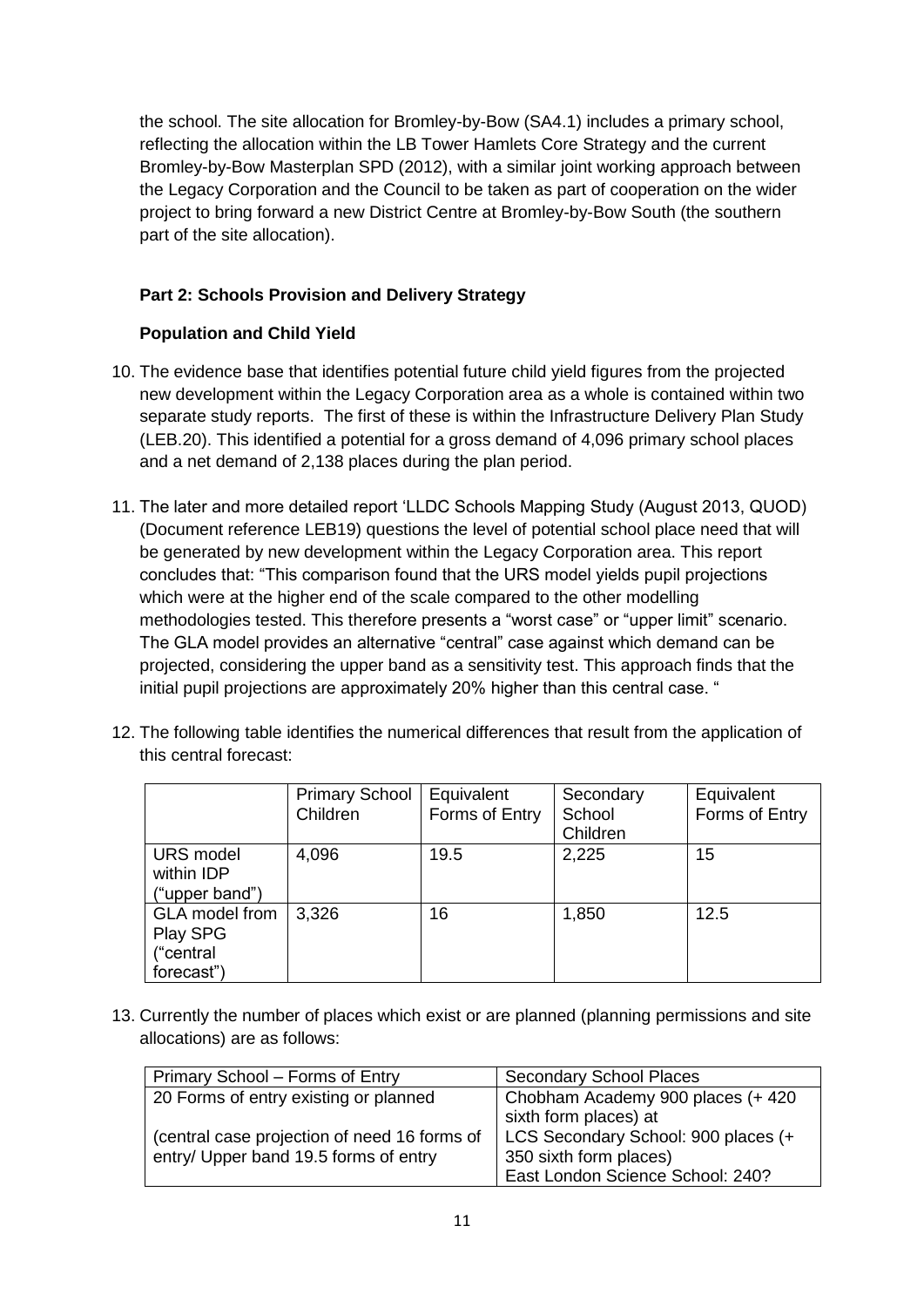Note: assumed class size of 30 pupils for both primary and secondary

14. The report also concludes that: "Therefore it is recommending that school place planning remains a live process over the plan period. The LLDC and the four boroughs along with the GLA will need to have a flexible approach to the delivery of school places. Provision will need to be able to respond to changes in the level and characteristics of development coming forward with respect to proposals for new free schools and competing demand arising within the wider area of each of the four boroughs. "

### **Monitoring and Review**

- 15. The approach within the Local Plan can be summarised as follows:
- 16. Retention of existing and delivery of planned school provision within the Legacy Corporation area (schools with planning permission and those within site allocations but currently without a permission). This is considered by the Legacy Corporation to provide a sufficient number of school places to meet projected need at least until towards the end of the Plan period.
- 17. The early delivery of the Legacy Community Scheme schools will ensure that school places will be available to help meet the need generated by background population growth outside of the Legacy Corporation area, with the proposed relocation of the secondary school site increasing the ease of physical accessibility to that school for residents within Tower Hamlets and Hackney.
- 18. Given the uncertainty over the actual population profile of the new development within the Legacy Corporation area and the consequent demand on schools places in the longer term, it is intended that child yield from development and schools delivery is monitored and reassessed when the Local Plan is reviewed (currently programmed for 2018/19).
- 19. Current evidence suggests that the greatest potential pressure will be for additional primary school places during the latter part of the Plan period. In order to safeguard the need for possible additional school places the Local Plan proposes a strategy of two parts as follows:
	- 1.) Initially review the potential to increase the number of places within existing/planned schools that are identified within the Local Plan;
	- 2.) Identifying an all-through school as part of the Rick Roberts Way Site Allocation (SA3.6) with a retention of the primary school element of this in the event that the secondary school is provided elsewhere within the Legacy Corporation Area (current plans being for its relocation to the Stadium Island site).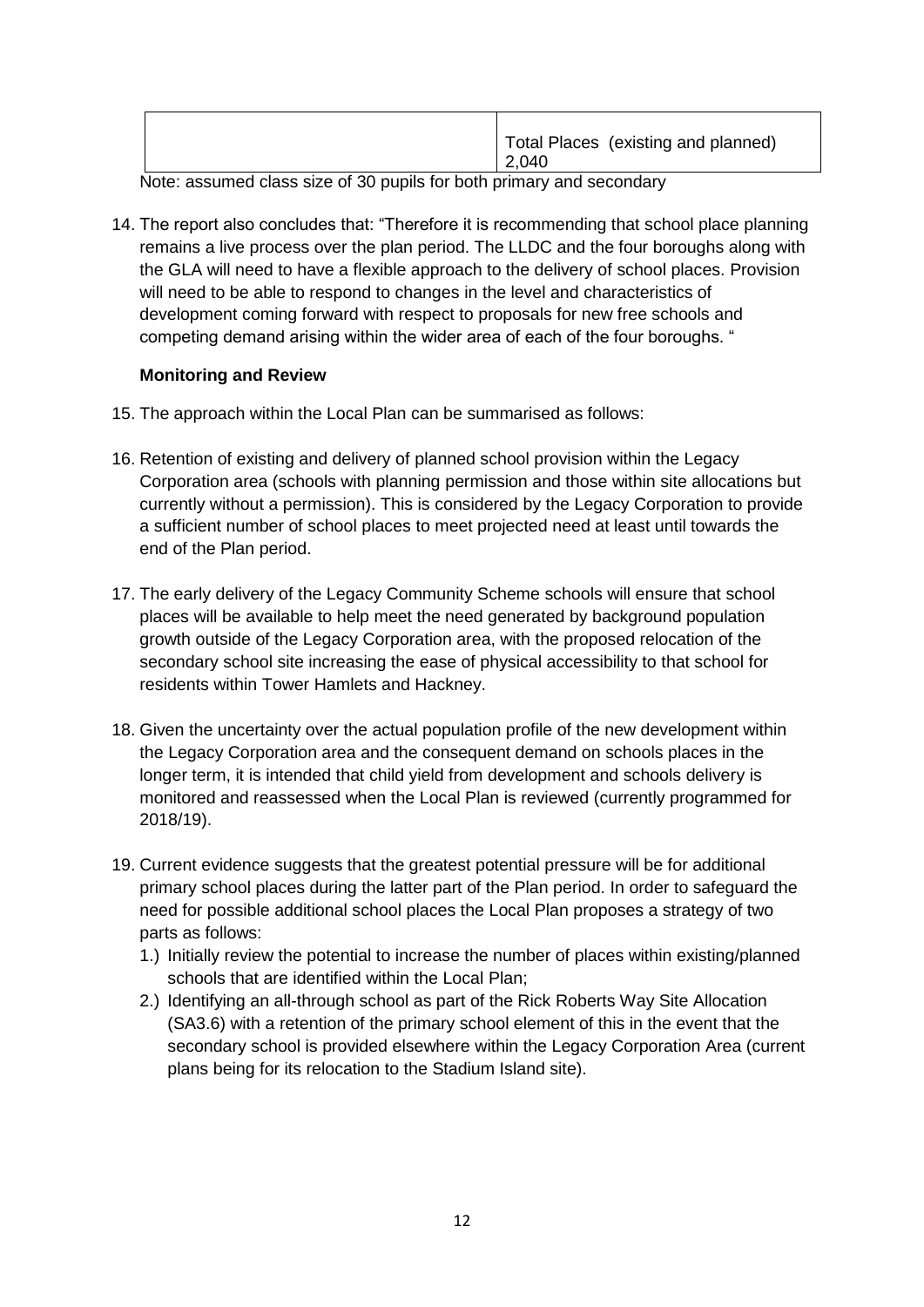## **Tables and Map of Planned and Existing Schools**

20. The following tables list the Proposed and existing schools within the Legacy Corporation areas. These are also indicated on the accompanying map:

### **Planned Schools Primary:**

| <b>School</b>                                  | <b>Forms of Entry</b>                                            | <b>Projected Opening</b><br><b>Date</b> | <b>Map Number</b> |
|------------------------------------------------|------------------------------------------------------------------|-----------------------------------------|-------------------|
| <b>LCS Primary School</b><br>- East Wick       | 3 (full planning<br>permission)                                  | September 2015                          | 5                 |
| <b>LCS Primary School</b><br>- Sweetwater      | 3 (outline planning<br>permission)                               | September 2016 (2)<br>forms of entry)   | 6                 |
| <b>Neptune Wharf</b><br><b>Primary School</b>  | 3 (outline planning<br>permission, with site<br>secured in S106) | To be confirmed                         | $\overline{7}$    |
| <b>Bromley-by-Bow</b><br><b>Primary School</b> | 2 (Existing<br>development plan<br>allocation)                   | To be confirmed                         | 8                 |
| <b>Rick Roberts Way</b>                        | To be confirmed<br>following first Local<br><b>Plan Review</b>   | unknown                                 | 2                 |

### **Existing Primary Schools**

| <b>School</b>                                | <b>Forms of Entry</b>                            | <b>Map Number</b> |
|----------------------------------------------|--------------------------------------------------|-------------------|
| <b>Carpenters Primary School</b>             | 2 (1 additional form of entry<br>planned/funded) | 10                |
| <b>Gainsborough Primary</b><br><b>School</b> | C                                                |                   |
| <b>Chobham Academy</b><br>(Primary)          |                                                  |                   |

### **Secondary Schools**

| <b>School</b>                      | <b>Number of Places</b> | <b>Map Number</b> |
|------------------------------------|-------------------------|-------------------|
| Chobham Academy (existing)         | 900                     |                   |
| <b>LCS Secondary School (Rick)</b> | 900                     |                   |
| Roberts Way site)                  |                         |                   |
| <b>LCS Secondary School</b>        | 900                     |                   |
| (Alternative, Stadium Island       |                         |                   |
| Site)                              |                         |                   |
| East London Science School         | 240                     |                   |